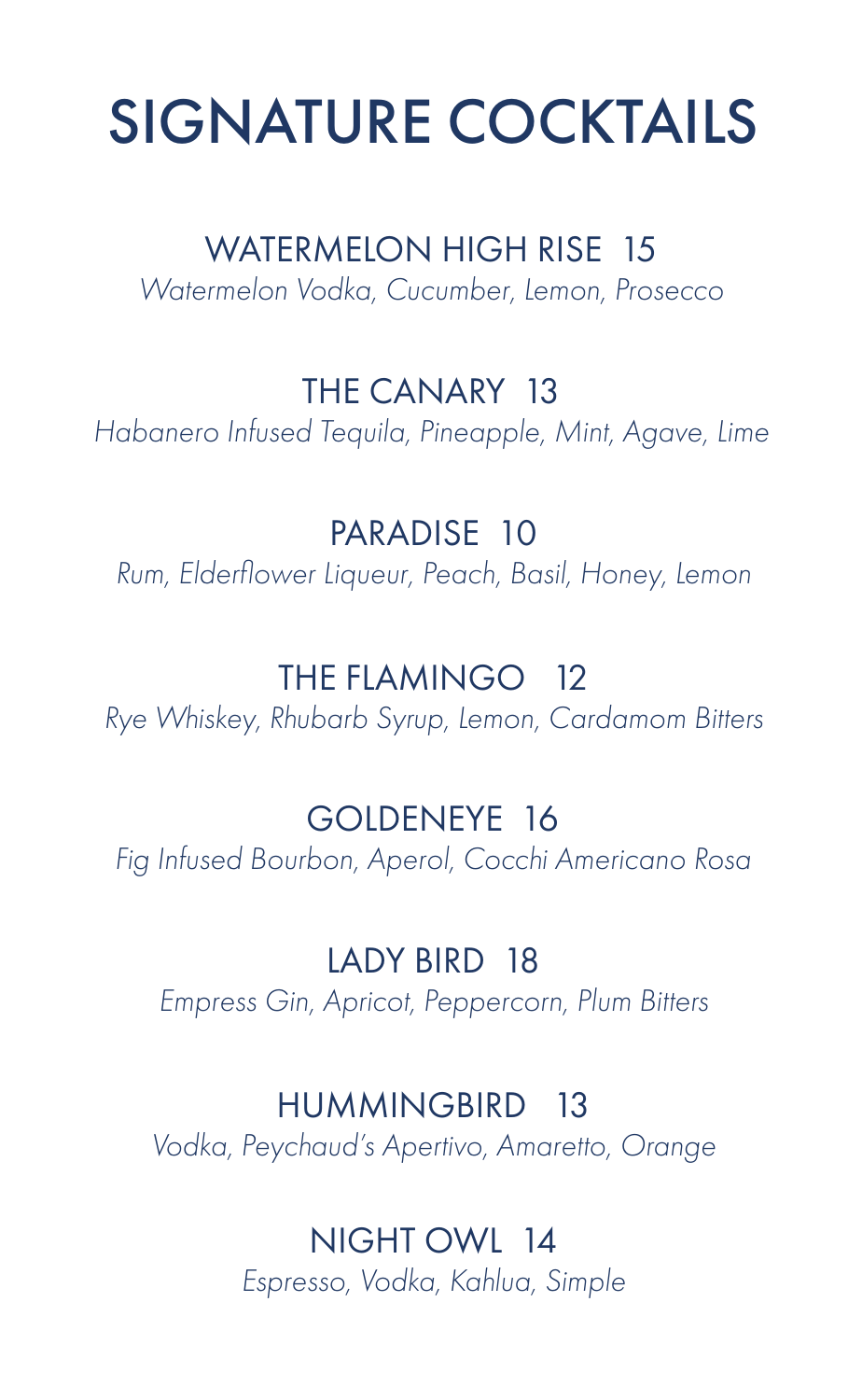## GIN

| <b>New Amsterdam</b>    | 8                 |
|-------------------------|-------------------|
| <b>Beefeater</b>        | 10                |
| Bombay Sapphire         | 10                |
| Tanqueray               | 10                |
| Hendrick's              | 12                |
| Uncle Val's Botanical   | $12 \overline{ }$ |
| Uncle Val's Restorative | 12                |
| Gomper's                | 13                |
| Zephyr                  | 13                |
| <b>Botanist</b>         | 14                |
| <b>Baresken</b>         | 15                |
| Empress 1908            | 16                |
|                         |                   |

# VODKA

| Sobieski                         | 8  |
|----------------------------------|----|
| Absolut                          |    |
| <b>Ketel One</b>                 |    |
| Tito's                           | 10 |
| Chopin                           | 10 |
| <b>Russian Standard Platinum</b> | 10 |
| <b>Grey Goose</b>                | 11 |



| Espolòn Reposado                             | 10             |
|----------------------------------------------|----------------|
| Milagro<br>Silver   Reposado                 | 9   12         |
| Patron<br>Silver                             | 14             |
| Lalo Tequila                                 |                |
| Blanco                                       | 16             |
| Insolito                                     |                |
| Blanco   Reposado   Anejo                    | 14 16 18       |
| Herradura<br>Silver   Reposado   Ultra Anejo | $12$   14   19 |
| Casamigos                                    |                |
| Silver   Reposado   Anejo                    | 15   18   19   |
| Illegal Mezcal                               |                |
| Joven   Reposado   Anejo                     | 14 20 31       |
| Clase Azul                                   |                |
| Plata   Reposado                             | 38 49          |
| Don Julio                                    |                |
| Silver   1942                                | 17 54          |